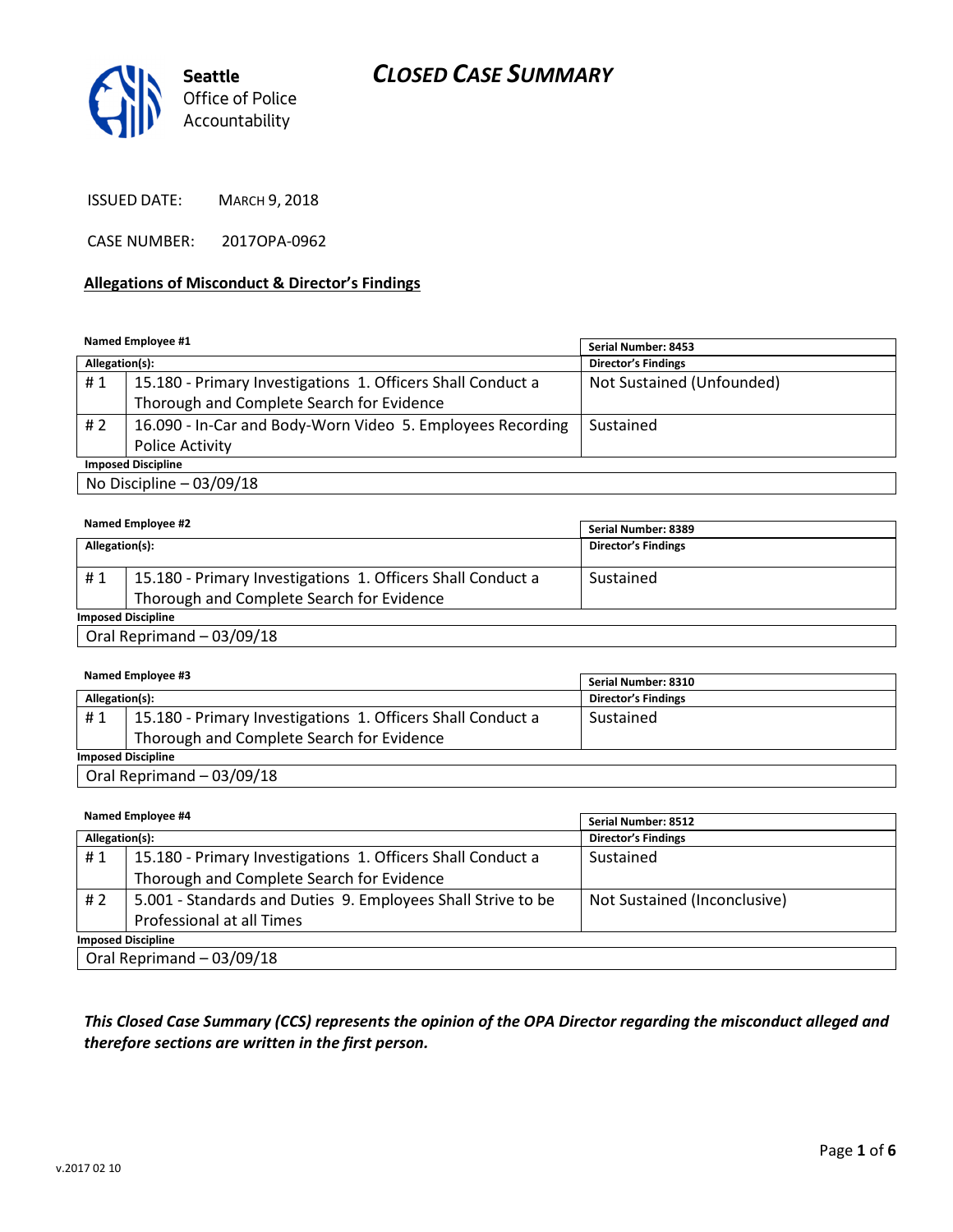

## CLOSE CASE SUMMARY

OPA CASE NUMBER: 2017OPA-0962

#### EXECUTIVE SUMMARY:

The Complainant alleged that during the scope of an investigation into an occupied residential burglary, the Named Employees failed to clear and sweep her condo unit, as well as the condo unit of another resident who was a potential victim. Sometime later, the Complainant discovered that her master bedroom had been the point of entry and had been "vandalized." She then spoke by phone to one of the original responding officers who explained that he was at the end of his shift, and that they don't work "like TV," and failed to return to the scene to document the damage or retrieve evidence.

#### ANALYSIS AND CONCLUSIONS:

#### Named Employee #1 - Allegation #1 15.180 - Primary Investigations 1. Officers Shall Conduct a Thorough and Complete Search for Evidence

Named Employee #1's (NE#1) role during the incident was that of a cover officer. She did not engage with the Complainant or the other robbery victim and also did not conduct an investigative sweep of either individual's apartment. Given her assigned duties, she further did not perform any searches for evidence or fail to collect evidence.

As such, I recommend that this allegation be Not Sustained – Unfounded as against NE#1.

## Recommended Finding: Not Sustained (Unfounded)

## Named Employee #1 - Allegation #2 16.090 - In-Car and Body-Worn Video 5. Employees Recording Police Activity

SPD Policy 16.090-POL-5(b) requires that employees record police activity and sets forth various law enforcement actions that must be recorded.

Here, NE#1 was dispatched to a call for service and, as such, was required to activate her In-Car Video (ICV) system. I note that all of the Named Employees except for NE#1 activated their ICV systems in response to this incident. NE#1 stated that she activated her Body Worn Video (BWV), but mistakenly did not initiate her ICV. She realized that she had not turned on her ICV when she returned to her patrol vehicle. NE#1 noted that she checked her ICV system at the beginning of her shift and that it was working properly. Accordingly, NE#1 did not allege that it had somehow malfunctioned. NE#1 admitted that she did not report her failure to record to a supervisor and explained to OPA that she intended to do so but forgot. She further did not document her failure to record in any report as she was also required to do where no video was recorded. (See SPD Policy 16.090-POL-7.)

During her OPA interview, her Guild representative raised NE#1's relative inexperience and the newness of her BWV system (at that time she had only had her BWV for approximately two weeks). In response to her Guild representative's questions, NE#1 contended that she was still getting used to using both systems. NE#1 did not contend, however, that she was not required to activate both when she responded to this incident. Moreover, the fact that she properly activated her BWV does not excuse her failure to also activate her ICV. Lastly, I note that all of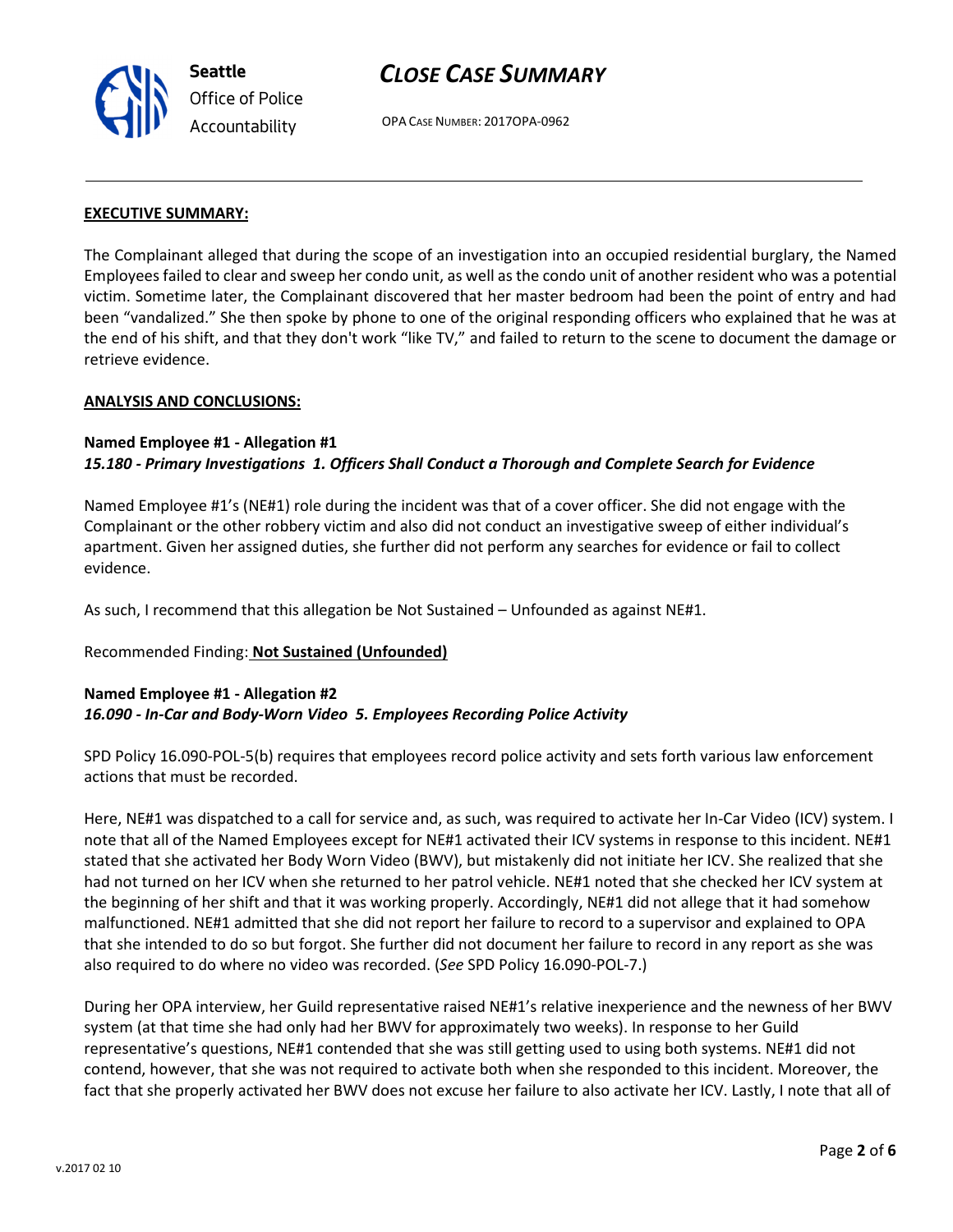

## CLOSE CASE SUMMARY

OPA CASE NUMBER: 2017OPA-0962

the Named Employees except for NE#1 activated their ICV systems in response to this incident and the other Named Employees that were also equipped with BWV had no issues concurrently activating those systems.

Given NE#1's status as a newer officer, had she reported her failure to activate her ICV to a supervisor or documented the failure to record, even in a cursory fashion, I would have been inclined to recommend a training referral. However, given that she did not do either, I recommend that this allegation be Sustained.

Recommended Finding: Sustained

## Named Employee #2 - Allegation #1 15.180 - Primary Investigations 1. Officers Shall Conduct a Thorough and Complete Search for Evidence

From a review of BWV, OPA determined that Named Employee #3 (NE#3) assumed the role of the lead officer at the scene prior to Named Employee #4's (NE#4) arrival. NE#3 interacted with another potential robbery victim. NE#3 did not make an investigative sweep of the other victim's apartment or search that apartment for evidence. NE#3 did not interact with the Complainant. The video also reflected that Named Employee #2 (NE#2) was the officer who primarily interacted with the Complainant. While he entered her apartment to discuss with her what had occurred, he did not perform an investigative sweep of the Complainant's apartment or search her apartment for evidence.

As indicated above, NE#1's role during the incident was that of a cover officer. She did not have direct engagement with the Complainant or the other victim. Other officers later arrived on the scene and helped search the building but also did not directly interact with the Complainant or the other victim and were not tasked with or responsible for searching their apartments.

In her interview with OPA, the Complainant stated that the officers who initially responded were all very nice, but that there was not much action that was performed by them. She noted that they did not search the home, ask to go upstairs, or ask her to look in the rooms to determine whether anything had been stolen.

During his OPA interview, NE#2 stated that he was a backing officer. He recalled interacting with the Complainant. He spoke to her about what had occurred. He explained that, based on what he learned, he thought there was only one subject and believed that the subject had already exited the Complainant's apartment. NE#2 stated that he did not search or clear the Complainant's apartment. He explained that, under certain circumstances, it was normal for patrol officers to search residences where a suspected robbery had occurred and to look for evidence. But this was not done in this case.

At his OPA interview, NE#3 also stated that he was a backing officer. He indicated that he primarily dealt with the other robbery victim. NE#3 reported interviewing the victim and the victim's contractor, who had also been in the apartment. They recounted that the suspect had entered the apartment and appeared to have property stashed in his pants. NE#3 recalled performing a search for the subject with NE#2 throughout the building. NE#3 stated that he never cleared any apartment unit in the building, including the Complainant's unit.

NE#4 told OPA that he arrived at the residence approximately 30-45 minutes after the other Named Employees. He stated that, upon his arrival, he offered to take over the paperwork. He indicated that he was informed by NE#2 and NE#3 that "they were done with the investigation, everyone's been talked to, [and] we've got all the information."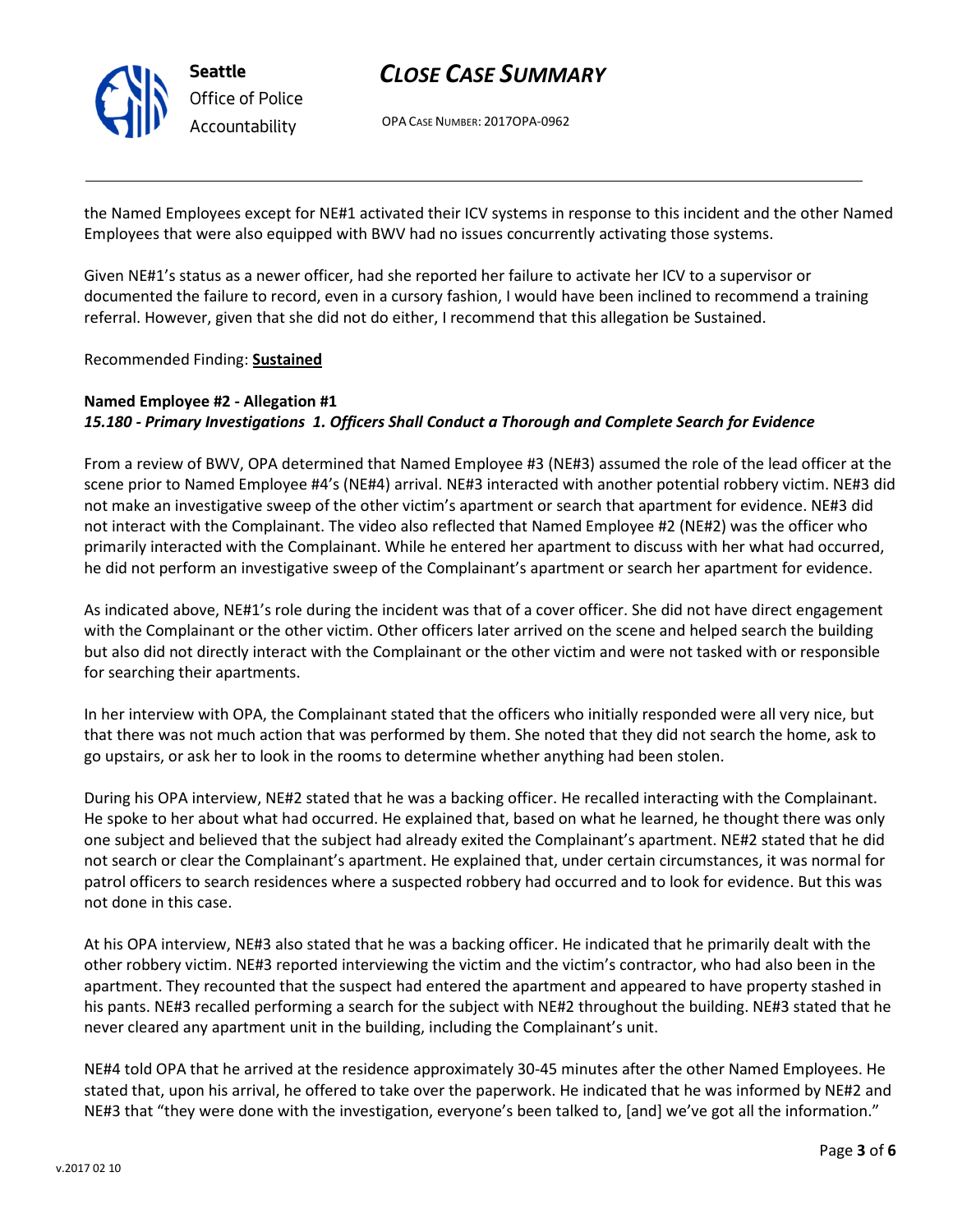

Seattle Office of Police Accountability

## CLOSE CASE SUMMARY

OPA CASE NUMBER: 2017OPA-0962

NE#4 then told them that he was going to go talk to the Complainant and the other victim. When asked by OPA if there was any discussion as to what areas of the building were searched, NE#4 stated that he believed the stairwells and common bathrooms were searched. He made no mention to OPA of any receiving any indication from the other officers that a search of the apartments had been conducted. NE#4 recounted that he went to the Complainant's apartment and spoke with her at length, but that he did not search for evidence or clear the apartment. While NE#4 stated that it is normal to search apartments for evidence, he told OPA that, based on the fact that he arrived so long after the call had come in, he assumed that the search had already been conducted.

SPD Policy 15.180-POL-1 requires officers to conduct a thorough and complete search for evidence. The policy further states that: "All sworn personnel are responsible for knowing how to collect the most common physical evidence that might be encountered on a primary investigation." The policy instructs that "[o]nly evidence that is impractical to collect or submit to the Evidence Unit shall be retained by the owner," and that such evidence must be photographed.

I find that, based on the Complainant's account, the officers' own statements, and the BWV, neither NE#2 nor NE#3 conducted a thorough and complete search for evidence in either apartment as required by this policy. The failure to do so was in violation of policy. Further, if NE#2's and NE#3's expectations were that NE#4, as the primary officer, was going to search the apartments, they should have informed NE#4 that they had not done so. Indeed, NE#4 told OPA that he based his decision to not search the apartments on his belief that it had already been done by the other officers. I find that this inaction was contrary to this section of the policy.

Moreover, I note that neither NE#2 nor NE#3 conducted a protective sweep of the apartments to ensure that there were no remaining dangers therein. While not specifically called out within this policy, these were steps that should have been taken by the officers to ensure that the victims of the robbery were safe and that there were no other suspects hidden within the apartment.

Recommended Finding: Sustained

## Named Employee #3 - Allegation #1 15.180 - Primary Investigations 1. Officers Shall Conduct a Thorough and Complete Search for Evidence

For the same reasons as stated above (see Named Employee #2, Allegation #1), I recommend that this allegation be Sustained as against NE#3.

Recommended Finding: Sustained

## Named Employee #4 - Allegation #1 15.180 - Primary Investigations 1. Officers Shall Conduct a Thorough and Complete Search for Evidence

As discussed above, NE#4 did not conduct a search of the Complainant's or the other victim's apartments when he arrived on the scene. This was the case even though he assumed the role of the primary officer. He stated that he did not do so because he believed, based on the length of time between his arrival on the scene and the inception of the call, that the search had already been performed. However, he failed to clarify this with any of the officers on scene or to clarify this fact with either the Complainant or the other victim.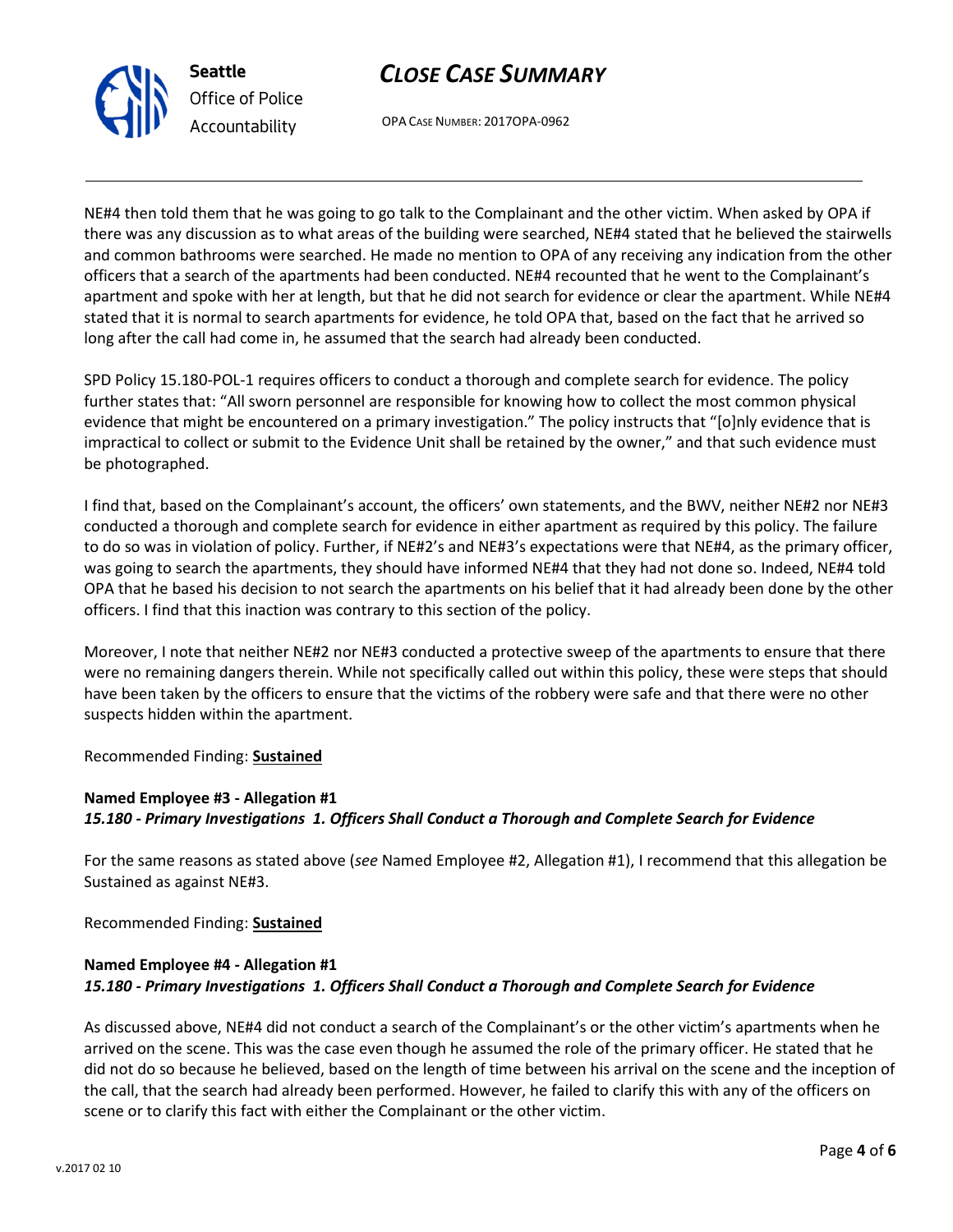

Seattle Office of Police Accountability

# CLOSE CASE SUMMARY

OPA CASE NUMBER: 2017OPA-0962

Even if this conduct was not contrary to policy given NE#4's stated confusion and lack of complete information, he did violate policy when he failed to return to the Complainant's residence to collect evidence. Both the Complainant and NE#4 agree that she called him after the fact and informed him that the upstairs of her residence had been ransacked. While she did not know at that time whether anything had been stolen, she did believe that the upstairs balcony was how the suspect initially accessed her apartment. She also located a cigarette butt in her apartment that she had good reason to believe belonged to the suspect (no one in her household smoked). She asked NE#4 to come to her residence to collect the cigarette and he admittedly declined to do so. NE#4 told the Complainant that he would not be coming back to her residence to collect the cigarette, which was indisputably potential evidence, "based on the fact that there was no injuries to anyone in involved in this, that there was no property missing, [and] there was no property damage." NE#4 subsequently told the Complainant to throw the cigarette butt away, which she did. She later expressed regret to OPA for accepting NE#4's direction and disposing of this evidence.

As discussed above, SPD policy requires a thorough and complete search for evidence. This would have included NE#4 returning to the apartment to collect the cigarette, or, at the very least, sending someone else to do so. Moreover, the policy states that only that evidence that is impractical to collect should be retained by the owner. It cannot be plausibly argued that it was impractical for NE#4 or another officer to collect this evidence, Given the above, I find that NE#4 violated this section of the policy and I recommend that this allegation be Sustained.

Recommended Finding: Sustained

## Named Employee #4 - Allegation #2 5.001 - Standards and Duties 9. Employees Shall Strive to be Professional at all Times

The Complainant alleged that when she called NE#4 to inform him that she may have located the point of entry of the subject into her apartment as well as potential evidence, he declined to return to the scene to document and collect the evidence. (See Complainant's OPA Interview.) She further reported that, during her conversation with NE#4, he told her, in response to her requests, that he was at the end of his shift and that, while someone else could potentially come out, they were not going to be able to run DNA tests on the evidence and because nothing was stolen and no one was injured there was not much that the police could do. (See id.) The Complainant also recounted that NE#4 told her that police work was not like what she may have seen on television. (See id.) The Complainant stated that, while NE#4 was nice to her, his comments were "disappointing" and "discouraging."

During his OPA interview, NE#4 was specifically asked about this latter statement. (NE#4 OPA Interview, at p. 9.) NE#4 stated that he did not make this comment and that he would never make a comment like that. (Id.) NE#4 explained that this was not the way he talked to people. (Id.)

SPD Policy 5.001-POL-9 requires that SPD employees "strive to be professional at all times." The policy further instructs that "employees may not engage in behavior that undermines public trust in the Department, the officer, or other officers." (SPD Policy 5.001-POL-9.) The policy further states that: "Employees will avoid unnecessary escalation of events even if those events do not end in reportable uses of force." (Id.) Lastly, the policy states the following: "Any time employees represent the Department or identify themselves as police officers or Department employees, they shall not use profanity directed as an insult or any language that is derogatory, contemptuous, or disrespectful toward any person." (Id.)